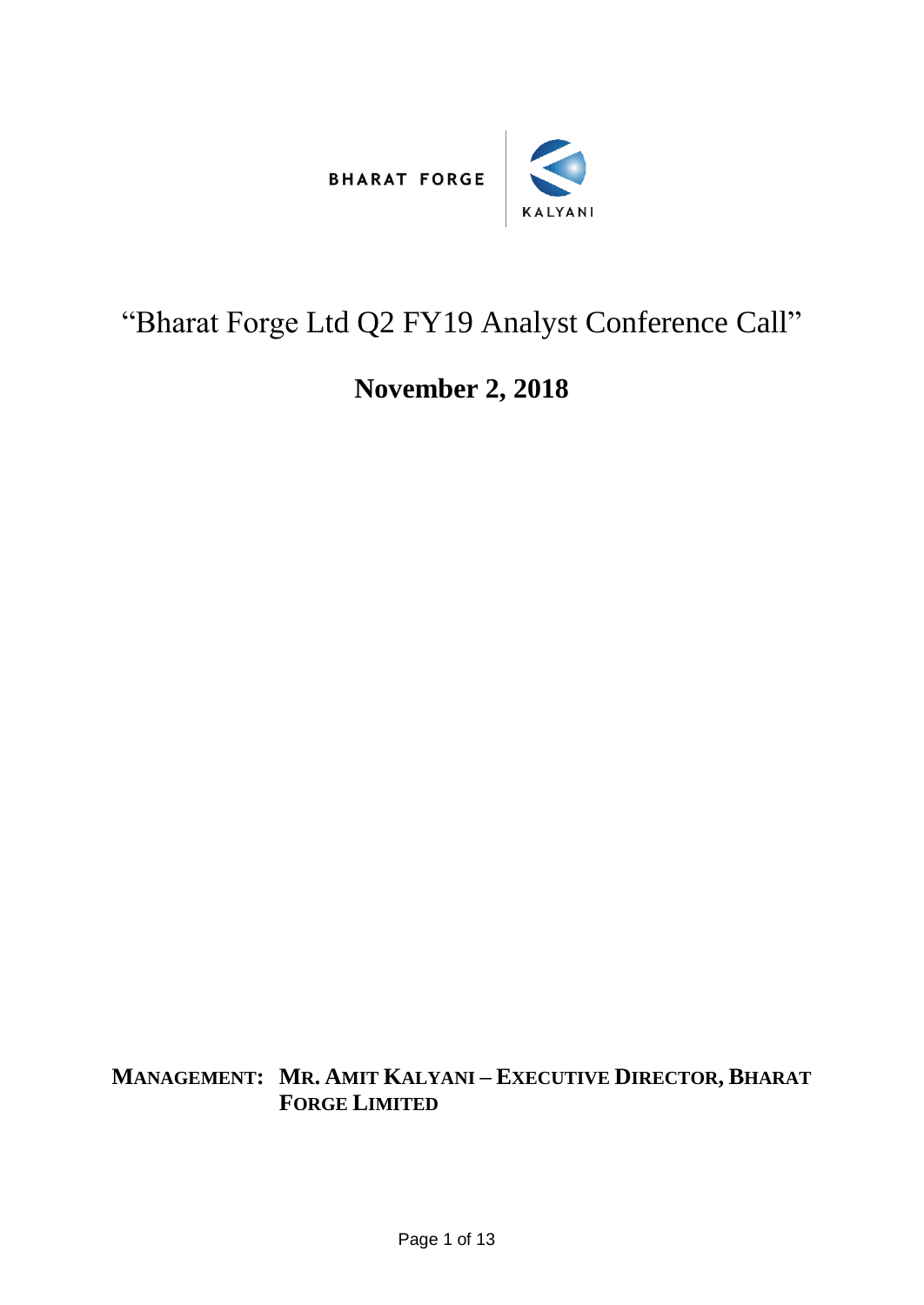**Moderator** Ladies and gentlemen good day and welcome to Bharat Forge limited Q2 FY19 earnings conference call. As a remainder all participant lines will be in the listen-only mode. There will be an opportunity for you to ask questions at the end of today's presentation. Should you need assistance during the conference call, please signal an operator by pressing '\*' and then '0' on your touchtone phone. Please note that this conference is being recorded. At this time, I would like to hand the conference over to Mr. Amit Kalyani. Thank you and over to you.

**Amit Kalyani** Hello good afternoon and welcome to the Bharat Forge Q2 Analyst Call. This is Amit Kalyani. I have with me my colleagues from finance and our operations and business development. As is normal I will take you through a quick update on the quarter and then we can open the session for Q&A.

> So, I am very happy to report that this has been our 8<sup>th</sup> quarter of QOQ revenue and profitability growth. We have witnessed broad based growth across all sectors and business segments and geographies in the quarter. One of the highlights was doubling of our passenger car component exports YOY, accompanied by strong double-digit growth in all other verticals. Our quarterly Oil and gas and domestic passenger car business was also at all-time high. Our total revenue stood at about close to 1,680 crores which was 33% higher than last year. And despite the continued inflationary pressure on raw material, energy and manufacturing cost, EBITDA margins were 28.3% which is within our range of 28% to 30%. The PBT before exchange gain or loss was 386 crores. A growth of 21% and during this quarter, there was an adverse impact of 41 crores on account of exchange fluctuation on revaluation of foreign exchange assets and liabilities. The majority of this impact is in respect of foreign currency loans, which has a scheduled repayment over 6 years. I will talk a little bit about our new business, new order wins and capacity capability creation.

> The company has secured new business from global passenger car OEM in India and further strengthened our presence in the passenger car market. Our center for light-weighing technology is under construction and its progressing on track. I am very happy to report that we are seeing tremendous interest in traction from potential customers during our business development engagements. And with the new novel technology that we have put in place, we have won orders for both domestic and export business from several customers now. More than two customers to be more specific. And these will amplify the current passenger car business that we are doing and help us grow in the sector and further grow our business both domestically and in exports over the next few years. The industry 4.0 center of excellence was inaugurated last month, and this center will act as the foundation for machine learning and artificial intelligence and allow us to increase our technology penetration and usage within our manufacturing sector to further reduce cost, increase efficiency and productivity. And improve the quality of products and service that we deliver to our customers.

> In terms of outlook, looking ahead we see sustained strong demand from our customers across the board whether its commercial vehicles, passenger cars and Industrials. And we believe that this gives us good confidence for the second half being strong as well. And we expect margins to also remain strong. I would like to highlight two very interesting and significant point which we believe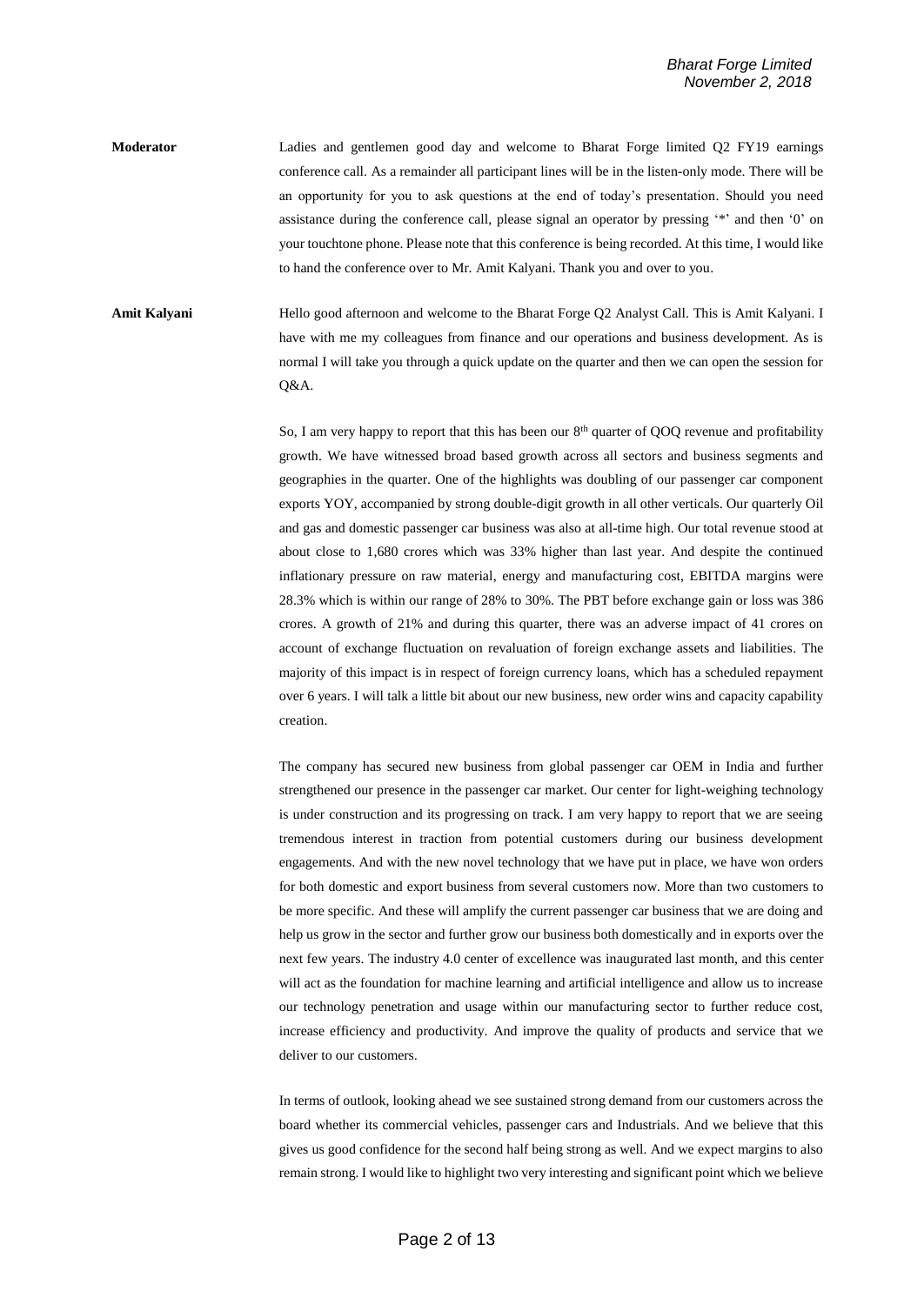are inflection points for our business going forward. And that is the commencement of serial production and ramp up for aluminum forging of aluminum parts for domestic passenger cars. This is significant because it's the first time that a domestic OEM is using aluminum parts in their vehicle, which are forged, they are recognizing the need for weight saving and improving the overall performance of their vehicle. And the second is that we have also secured the first export order for our aluminum light weighting business, which is also very heartening. Because that will also pave the way for further growth.

On the global subsidiaries we have total revenue of 737 crores with an EBITDA of 50 crores, which is close to 6.8% and a PBT of 4 crores. What I would like to highlight here is that this performance could have been even better, but the revenue from our very profitable aluminum forging business was impacted by the new German testing norms which is the WLTP testing norms where the vehicles are tested according to more real-world usage of a vehicle rather than an ideal world usage of a vehicle. Due to which a lot of vehicle sales has slowed down or been held back because of not having enough testing facilities and time for testing. So, we expect this drop to be made up going forward and it's only a blip for this quarter.

Also, on the financial parameters, our debt/equity looks slightly higher and that is largely because of the revaluation on the FOREX loan, and if you look at our ROCE and RONW both have gone up quite substantially. Our ROCE is now at close to 24.5% and RONW is about 20.8%. Foreign exchange realization for this quarter was just below Rs.71. And we are running at about close to 80% capacity utilization. We also see tremendous demand traction from our existing customers and we have new facilities of forging and machining across the spectrum right form cold forging to large new hot forging facilities, machining facilities all coming online between February-March to September-October of next year, which will give us a boost for next year as well. I think that's all I have to say and I would be happy to take your questions now.

- **Moderator** Thank you very much sir. Ladies and gentlemen, we will now begin the question and answer session. The first question is from the line of Kapil Singh from Nomura Securities.
- **Kapil Singh** Firstly, I would like to check on the segmental outlook. If you can just share your thoughts on each of the key major segments, both domestic and exports.
- **Amit Kalyani** So currently the outlook for our segments is extremely strong. If you look at the commercial vehicle segment in India, it is expected to remain buoyant till about January of 2020. The US market is expected to remain strong next year as well, and the European market will remain at current levels +/- two or three percent. So, more or less stable, brazil, if the elections go well should see some positive traction. Asia, especially Japan is seeing a little bit of growth because of the buildup of the Olympics of 2020. So overall the commercial vehicle market is strong. Oil and Gas is strong, construction is strong, mining is strong, defense and aerospace is also stable, and should be growing next year and year after next as well.
- **Kapil Singh** Particularly domestic non-auto is this quarter has seen strong Ramp up. So, should we expect it to build on from these levels.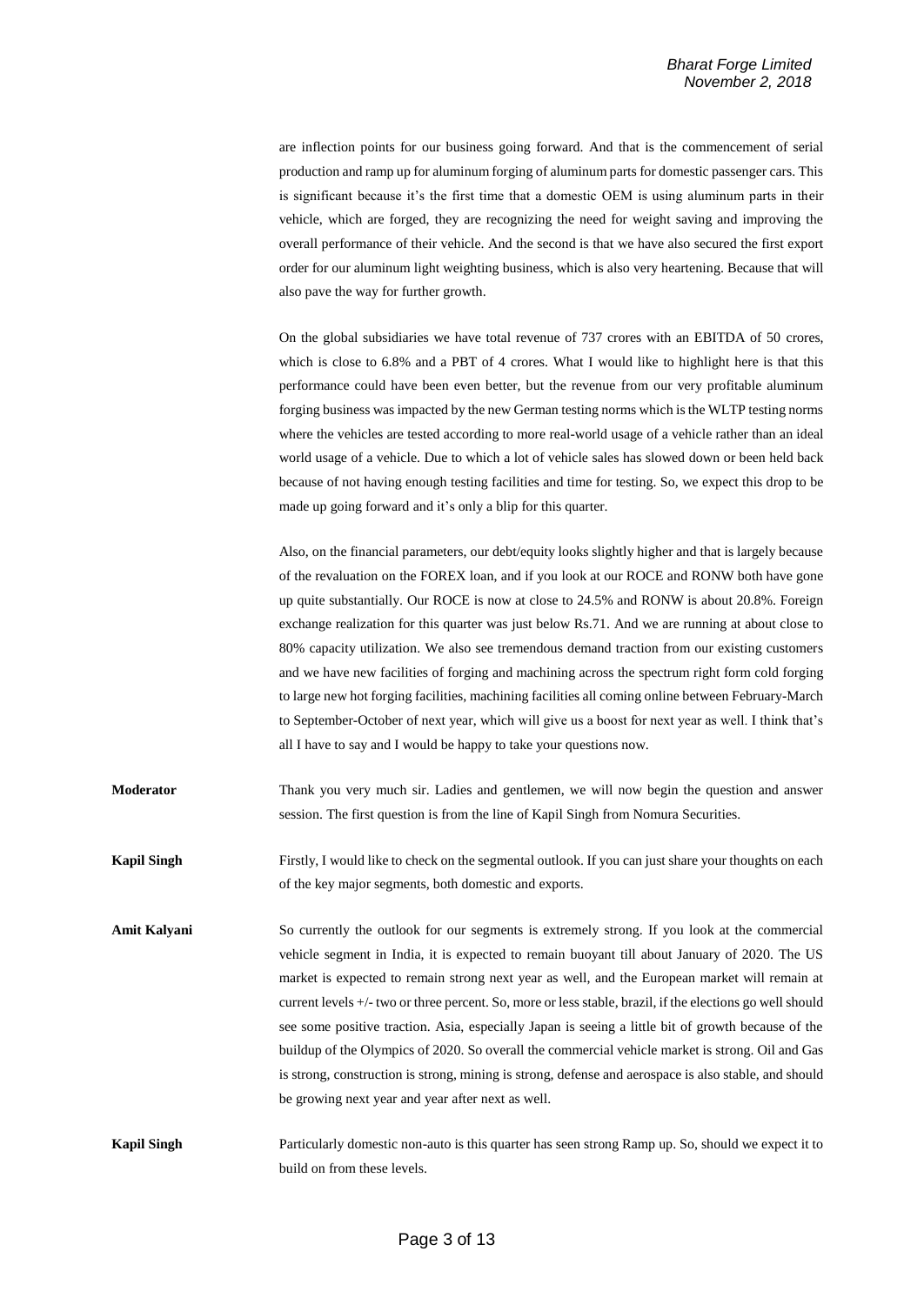- **Amit Kalyani** This is the first quarter where our new defense business has started contributing and one of our first defense order has started sale. And we expect that this will continue all of this year and next year as well. And then we have other programs which will add to the pipeline.
- **Kapil Singh** Sir I have two questions on the financials. Firstly, if you would explain how you treat the foreign currency loan, the loss that has come. What is the treatment of that?
- **Amit Kalyani** That is recorded as exchange loss. And this is on a notional basis. And then again when it gets paid, it will be flushed out. But it is passed through P&L.
- **Kapil Singh** Is it recorded entirely in the same quarter or it is over a certain period.
- **Amit Kalyani** No in terms of whatever is the current exchange rate, that will get booked at that rate. Only that it will get flushed out over a period of time as per repayment. But the incidence has happened since the rupee has depreciated quite strongly in this particular quarter. You will see a large mark to market. But it is booked at current exchange rate.
- **Kapil Singh** Okay. Because the debt level has increased by about 300 crores or so. So, I was trying to understand
- **Amit Kalyani** We have also had some 150 crores on top of that as revaluation impact. And 150 crores as the increase in borrowing
- **Kapil Singh** And how is the 150 crores. Does the entire 150 crores come in P&L. How has 40 crores come, I am trying to understand.
- **Amit Kalyani** 40 crore is the net impact of revalorization of foreign currency assets and liabilities, for us for the quarter. This is a quarter movement. And the loans are the total loans which are there outstanding as on balance sheet date.
- **Kapil Singh** Okay, that makes it clear. And the second question was on gross margins. If I see Raw material to sales, there has been a spike this quarter. So, if you could help us understand what has happened there.
- **Amit Kalyani** For raw material, we have two things One is the pass through on alloy steel, which is a combination of base price plus alloy and surcharges, and the second is some of the passenger car business starting out as just forged and eventually will become machining, so there is an impact of the product mix as well.
- **Moderator** The next question is from the line of Amen Pirani from Deutsche Bank.
- Amen Pirani **Hi, my first question was on the aluminum forging business that you have started for in India.** What components will you be doing here.
- **Amit Kalyani** Chassis Parts.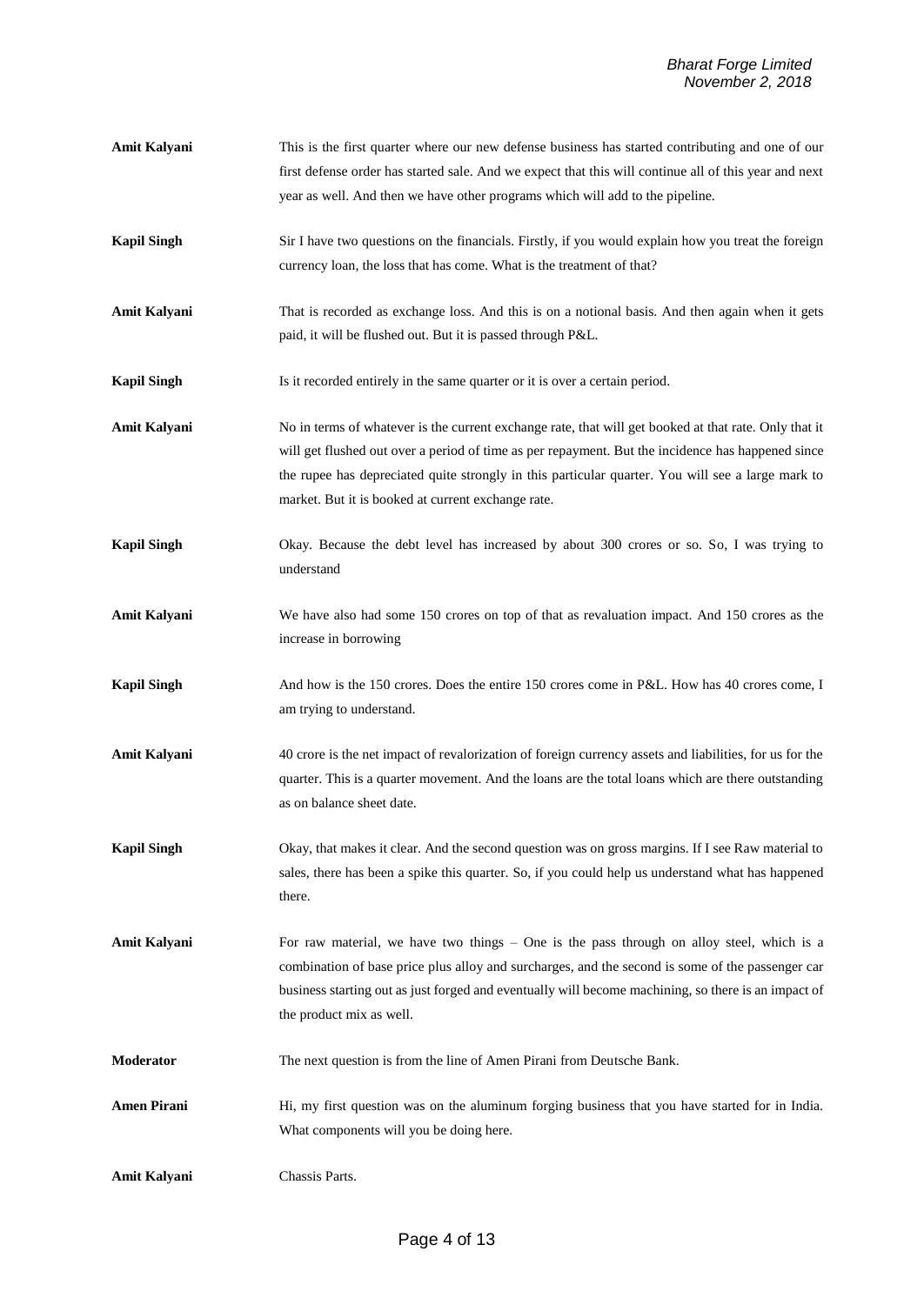- **Amen Pirani** Okay. And you also mentioned that you have started exports. So, this is in addition to what you are doing.
- Amit Kalyani No. We have won export order for the center for light-weighting technology to make aluminum parts and export them once our business starts.

**Amen Pirani** So this will be in addition to what you are anyways doing in aluminum Technique in Europe basically.

**Amit Kalyani** Absolutely

- **Amen Pirani** Secondly on defense. You mentioned that this quarter your defense business has already started contributing meaningfully. So, any color you can give on what components or what products you are doing right now.
- **Amit Kalyani** We are making a bunch of components right from consumables to capital goods which are used in a variety of defense and home land security centers. I don't want to go into more detail than that right now.
- **Amen Pirani** I will just ask you on the defense thing. On the ATAGS which you know has been a long-drawn process. We have seen that the process for ordering the initial batch has started. Can you help us understand the time line as to revenue recognition 18 months away, 24 months away or even longer?
- Amit Kalyani As soon as the orders get placed, we can start deliveries within 6 months. From the time of order, we will be very quick to revenue.
- **Amen Pirani** So just to clarify, these guns will be made, completely in standalone or are you going to look at the forging part of the revenue.
- **Amit Kalyani** No the entire gun will be made by us.
- **Moderator** Thank you. The next question is from the line of Pramod Amte from CGSCIMB.

**Pramod Amte** Hi, if I were to look at the historical experiences of your currency depreciation how soon do you usually pass it on to the customers? Secondly, usually does it help you in a medium term to open up any of the subsegments as an addressable market which couldn't have been competitive.

**Amit Kalyani** We don't look at currency as a short-term situation. We don't look at it tactically. I mean yes, there are certain businesses where you have short delivery and order cycle time such as on the non-auto motive side, you can look at it. But on the automotive side where you have businesses which are long term, and long duration, 4 to 7 years, I don't think we can speculate on currency.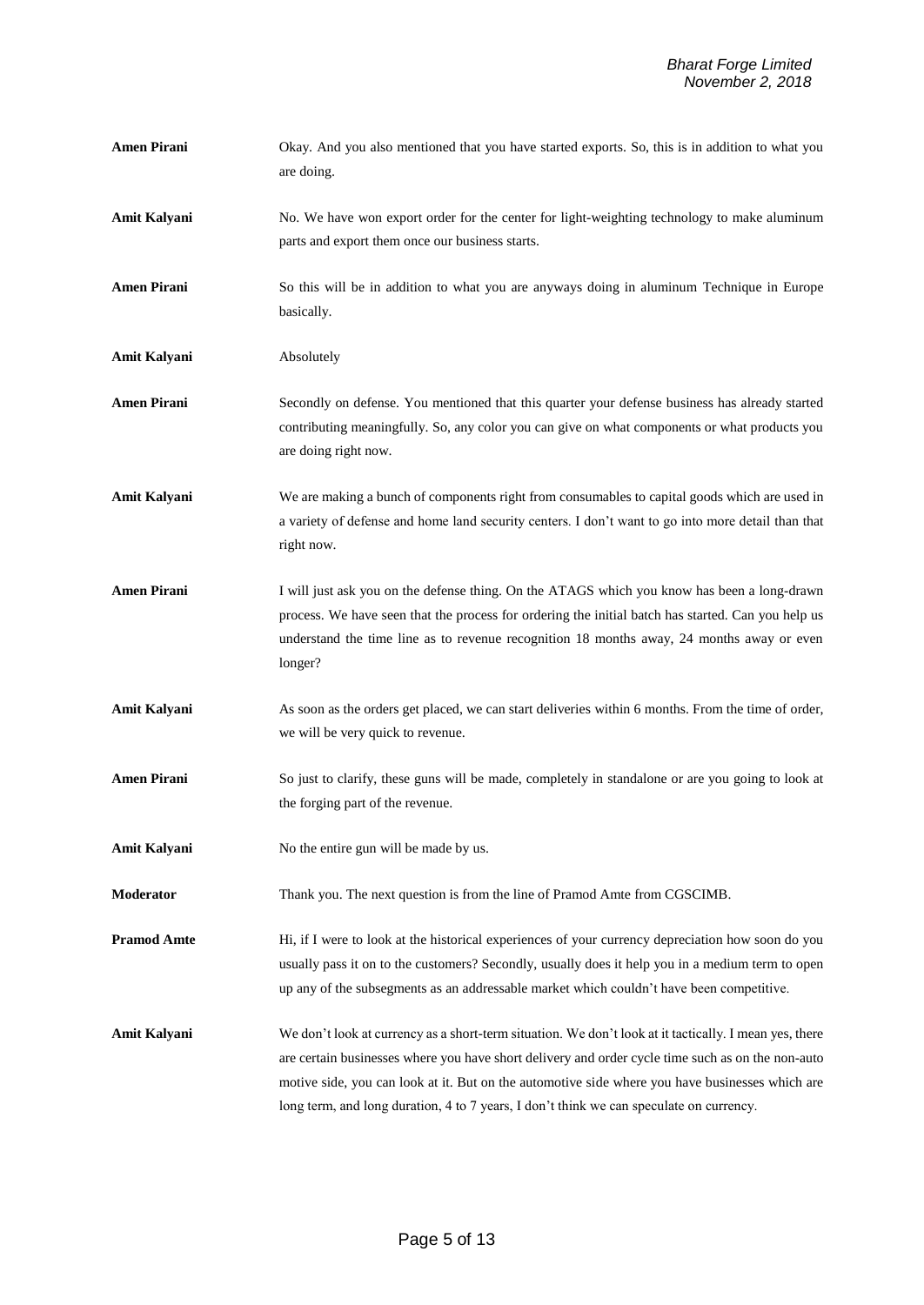- **Pramod Amte** And second is with regard to the aluminum forging. The order which we have talked about export, is it helping you to get new clients on the passenger vehicle side on exports or this is the traditional clients?
- **Amit Kalyani** No Actually it is new customer.
- **Pramod Amte** So you feel there is more scope to come through.
- **Amit Kalyani** Huge.
- **Moderator** Thank you. The next question is from the line of Ronak Sarda from Systematics. Please go ahead.
- **Ronak Sarda** Thanks for the opportunity. First question is on your product mix. I mean going ahead, let's say one or two years down the line, how should we look at your product mix, given aluminum forging will pick up and aluminum parts from Andhra Pradesh plant will also pick up. And you have defense also ramping up. So, how does that you know impact your gross margins.
- Amit Kalyani See, it's not segments. Because you know, it's a new product, but existing customer segment. They are going to go into passenger car or auto motive or industrial. I mean I don't see that much change in segment except for defense. Defense will increase as a percentage of overall business.
- **Ronak Sarda** Let's say two years down the line. How the product mix will impact your gross margins. Assuming aluminum is not as profitable as the current forging business. Or the defense would be a much higher profitability.
- Amit Kalyani I don't know why you would assume like that. I think aluminum will also be fairly profitable for us. We wouldn't be pursuing it if it wasn't profitable. And I would request you to look at the EBITDA. Because everything we have to look at is from a return basis and on a blended basis, I think all of it will reflect on your EBITDA.
- **Ronak Sarda** and the next question was on your shale gas business. Given the crude volatility does this change the business in any way and what is the progress on the new customer and the new products.
- Amit Kalyani We have already acquired new customers in this area, and we are starting the production, validation process is going on. That will take a few months. And then we will ramp up. And shale will remain dominant supply in the US market. As long as oil prices remain above 45 to 50 bucks, shale is here to stay.
- **Ronak Sarda** So sir can we expect ramp up to happen may be in second half of FY20, will that be a significant contributor, a new component and a new customer as well?

**Amit Kalyani** Absolutely.

**Ronak Sarda** and again on your currency depreciation I understand the long-term business may be, you have to pass it on, but eventually does this help us in any way assuming this will get passed on?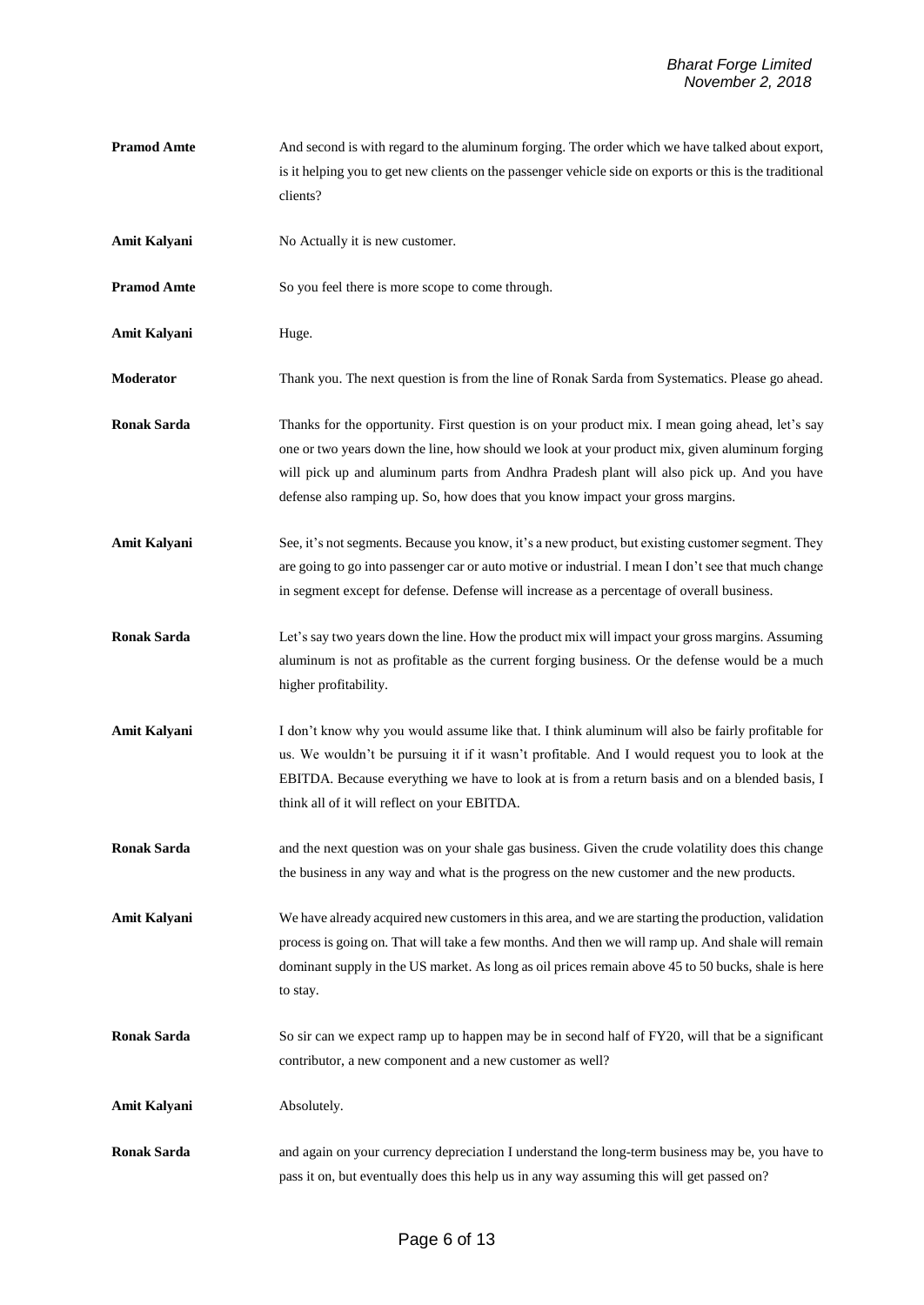**Moderate** Thank you. The next question is from the line of Joseph George, from IIFS. Please go ahead. **Joseph George** Hi I have a couple of questions. First one is to understand the FX impact that you have mentioned. Would it be right to assume that if Rupee stabilizes where it is right now or where it was at the end of the quarter there wouldn't be any such impact in the upcoming quarters? **Amit Kalyani** Correct. Absolutely. **Joseph George** The second question that I had was on the hedges. When I look at your annual report for FY18 I noticed that the Hedge book that you have is significantly higher than one year of expected export revenues. So just wanted to understand what the thought process is there and in connection with that I also wanted to understand how you book your revenues. Is the export revenue booked in the top line at the spot rate? Or at the hedged rate. Amit Kalyani See we have our hedging policy where we hedge over a multiyear outlook but reducing amount per year. So, for this year if I have 50 to 60 percent of my business hedged, next year it will be 30%, year after next it could be 10% or 15%. And the export is booked at the rate at which it is hedged. The hedged portion is invoiced at the rate at which it is hedged. **Joseph George** Okay. So, the 71 number that you gave is kind of a blended number. Alright. And when you also mention that for FY19 you have 50% or 60%, next year you would have 30% or 40%, how many years far out do you go. **Amit Kalyani** Only two. Current year plus two. **Moderator** Thank you. The next question is from the line of Sonal Gupta from UBS. Please go ahead **Sonal Gupta** Hi good afternoon. Thanks for taking my questions. So just continuing on this FX loss thing. You are saying that the loss is primarily because of mark to market of FX loans, right? **Amit Kalyani** Yes. **Sonal Gupta** I mean, so shouldn't that be reflected in finance cost. Why do we put it in other expenses? Amit Kalyani **As per the accounting standards**, whatever used to be included in finance cost is already included and whatever we are doing is as per our accounting standards IndAS. **Sonal Gupta** Given that we are effectively sort of break even on cash, do we need to have such a large FX loan?

**Amit Kalyani** I would request that you have a separate call with our finance guys on the currency side. Because

a lot of assumptions that are being made today on the call are not necessarily valid.

**Amit Kalyani** We like to keep cash on the balance sheet.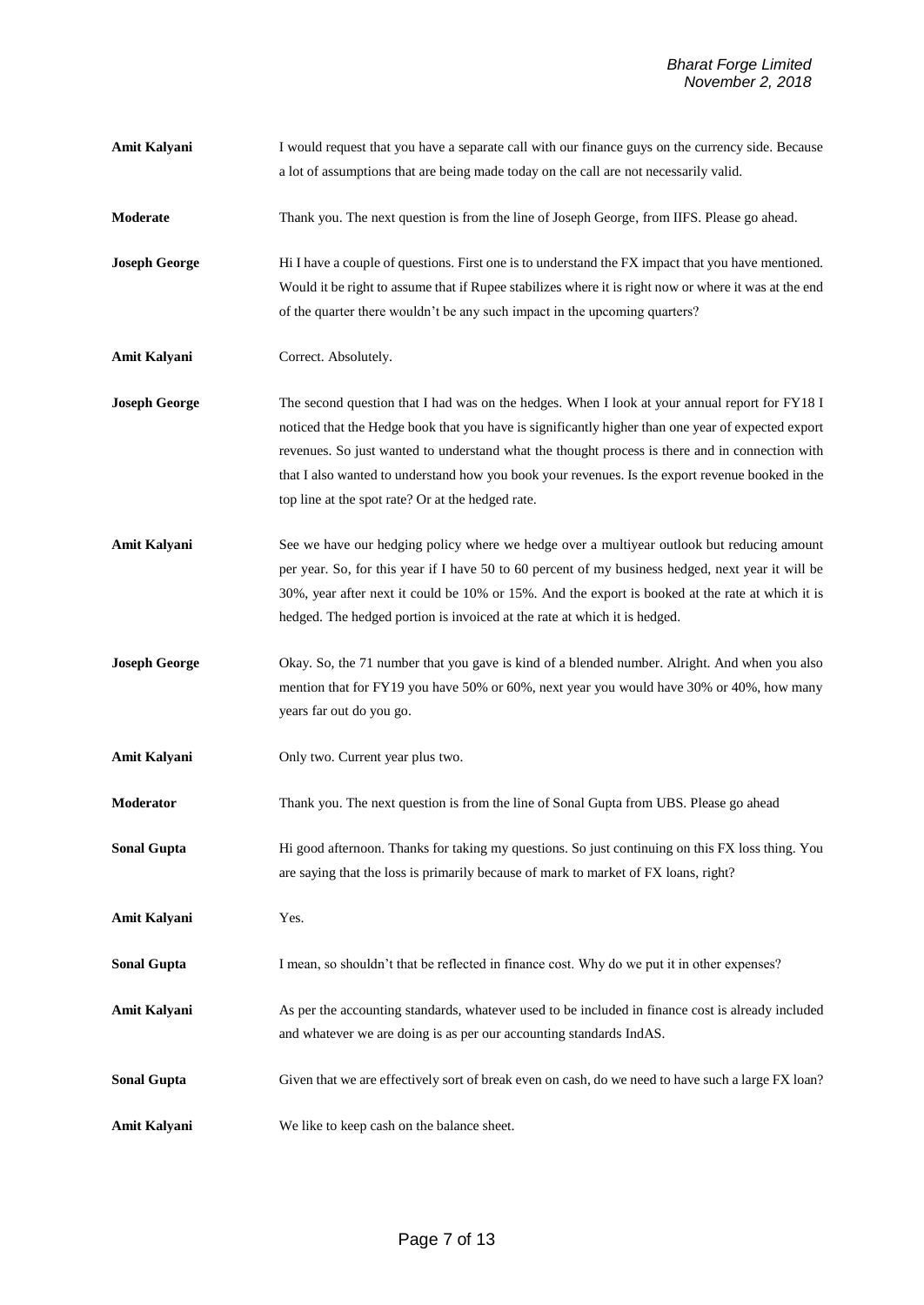| <b>Sonal Gupta</b>    | Giving that we already get FX revenues, I mean a large portion of our revenues and its coming in                     |
|-----------------------|----------------------------------------------------------------------------------------------------------------------|
|                       | FX, so do we need a FX loan.                                                                                         |
| Amit Kalyani          | It acts as a natural hedge for us. And the interest rate on long term basis is typically substantially               |
|                       | lower than India.                                                                                                    |
| <b>Sonal Gupta</b>    | Right but that is now getting in, I mean effectively the M2M is costing you.                                         |
| Amit Kalyani          | That is just a onetime effect okay. We haven't seen 15% or 12% devaluation of the rupee in such                      |
|                       | a short period of time, in a long time. We have a philosophy that we like to hedge our revenue with                  |
|                       | liabilities in foreign currency, because it gives us access to funds at a lower rate in order to<br>implement CAPEX. |
| <b>Sonal Gupta</b>    | Sure. And just on the US Class-8 side, I believe Daimler on the call mentioned that they are sort                    |
|                       | of looking at discounting the Class-8 orders by almost like 40% because according to them a lot                      |
|                       | of over ordering has happened. So how do you see really the momentum on the Class-8 side, do                         |
|                       | you see further I mean like, the build rates going up?                                                               |
| Amit Kalyani          | What you are saying about Daimler I haven't heard, but I have seen a report which said that the                      |
|                       | outlook has not changed.                                                                                             |
| <b>Sonal Gupta</b>    | What I am trying to say is like, are you seeing any further ramp up from current levels for the US?                  |
| <b>Amit Kalyani</b>   | So build rates are at the current high levels. And we have not heard from anyone about a reduction                   |
|                       | in build rate. Everybody is operating at almost close to full capacity.                                              |
| <b>Sonal Gupta</b>    | Just from the India industrial side, the pickup that we have seen, a very strong pick up, even on a                  |
|                       | sequential basis, So the new defense stream that we are getting is just going to be lumpy or do you                  |
|                       | think that it will be on a more consistent basis at QOQ?                                                             |
| <b>Amit Kalyani</b>   | This will continue for a few quarters. I think this is the 4 to 5 quarter business. But we will have                 |
|                       | other things that ramp up by that time. And there is a potential to also potentially increase this                   |
|                       | product itself once it has good acceptance.                                                                          |
| <b>Sonal Gupta</b>    | And, this last question on the US shale side. Sequentially have you seen a further ramp up from                      |
|                       | Q1 levels?                                                                                                           |
| Amit Kalyani          | Absolutely. We are running at full capacity right now. In fact, we will be debottlenecking some of                   |
|                       | our capacities and then be able to supply some more.                                                                 |
| Moderator             | Thank you. The next question is from the line of Bharat Gianani from Sharekhan. Please go ahead.                     |
| <b>Bharat Gianani</b> | I just wanted to ask the passenger car business, what is the contribution in our revenues as of now                  |
|                       | and also target to take it over the next one or two years?                                                           |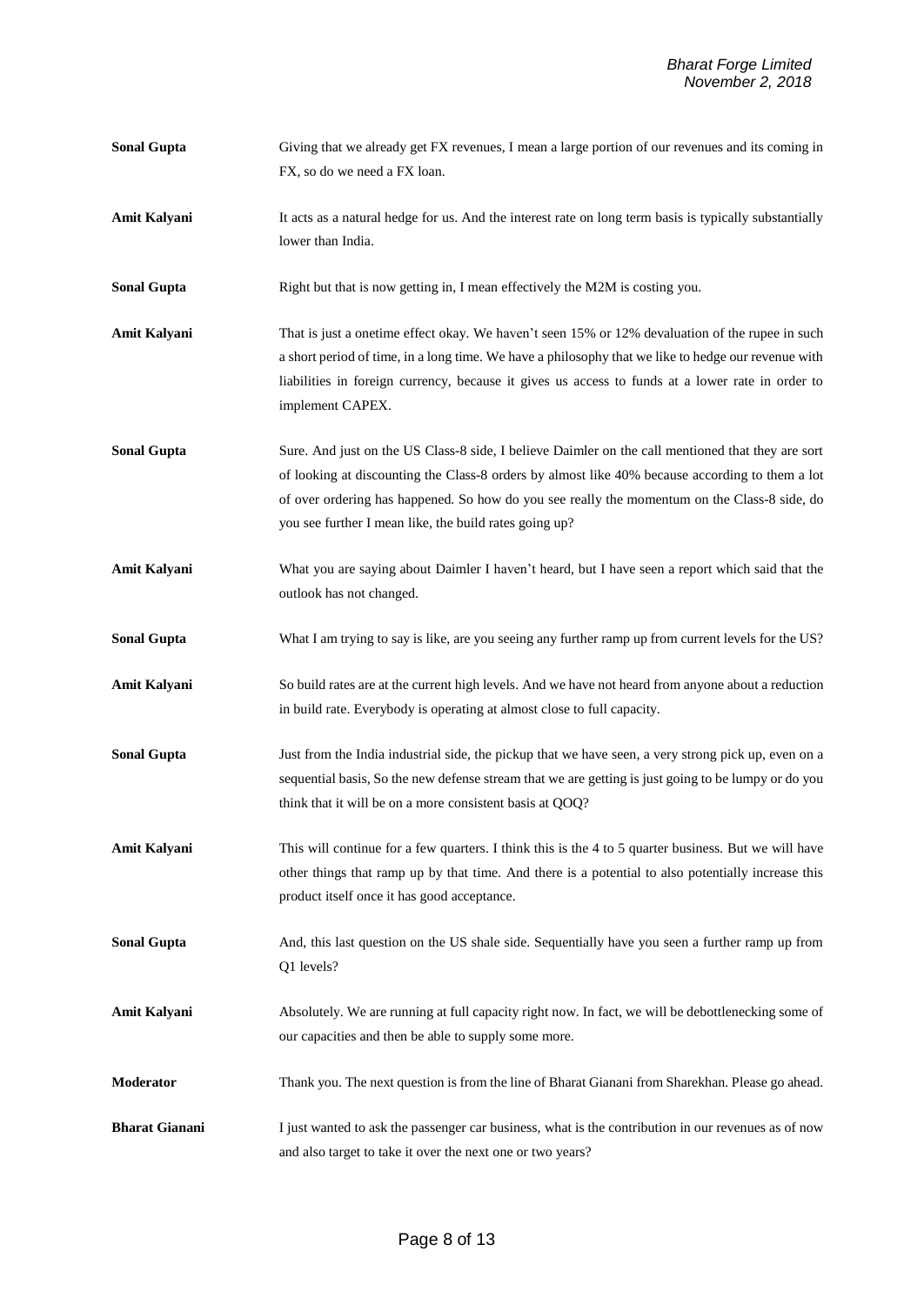- Amit Kalyani The passenger car business, I would breakup into three segments. I would say existing products and technology will grow maybe 10% to 12% year. New products which are all the cold forgings and transmission related will grow much faster. The Aluminum products will grow much faster. So currently the passenger cars are about 11% or 12% of our business. This will easily double in the next two to three years.
- **Bharat Gianani** So just coming on the Class-8 thing, what is your assessment of CY19 growth for the industry if at all?
- **Amit Kalyani** We will be looking at a figure of 335 roughly.
- **Bharat Gianani** This will be CY18 or CY19?
- Amit Kalyani No, CY19. CY18 will be roughly about 320.
- **Moderator** Thank you. The next question is from the line of Priya Ranjan from Antique. Please go ahead.

**Priya Ranjan** One question is related to the customer the customer renegotiation in US. I guess mostly it will be annual. So, all the commodity headwinds, etc., which was there in the current year, so can we expect some kind of pricing benefits from the next year the fourth quarter onwards.

- **Amit Kalyani** We have long-term contracts with pass throughs on raw materials with all our customers. This is not up for renegotiation, it gets calculated at the end of either a quarter or whatever was the agreed period and documented and passed on.
- **Priya Ranjan** Yeah but it always comes with a lag. So, typically for some customer it might be 6 months it might be a year or so.
- Amit Kalyani We don't have any customer where it is the annual process. It is typically monthly, quarterly, and very exceptionally 6-monthly. And it is documented and at the end of that period of time you do get your reimbursements. Then it gets passed on to the suppliers.

**Priya Ranjan** My second question is on the domestic CV business. If I look at the domestic MHCV production growth for the quarter it was roughly around 39%. But our revenue growth was around 24%-25%. So how should we read this?

- Amit Kalyani That is simply because we have been out of capacity. We have had capacity issues and we had one press under maintenance because of that we could not supply as much as we would have liked to. We essentially lost almost a month and a half on one of our presses. So, combination of these factors led to this situation.
- **Moderator** Thank you. The next question is from the line of Basudev Banerjee from Ambit Capital. Please go ahead.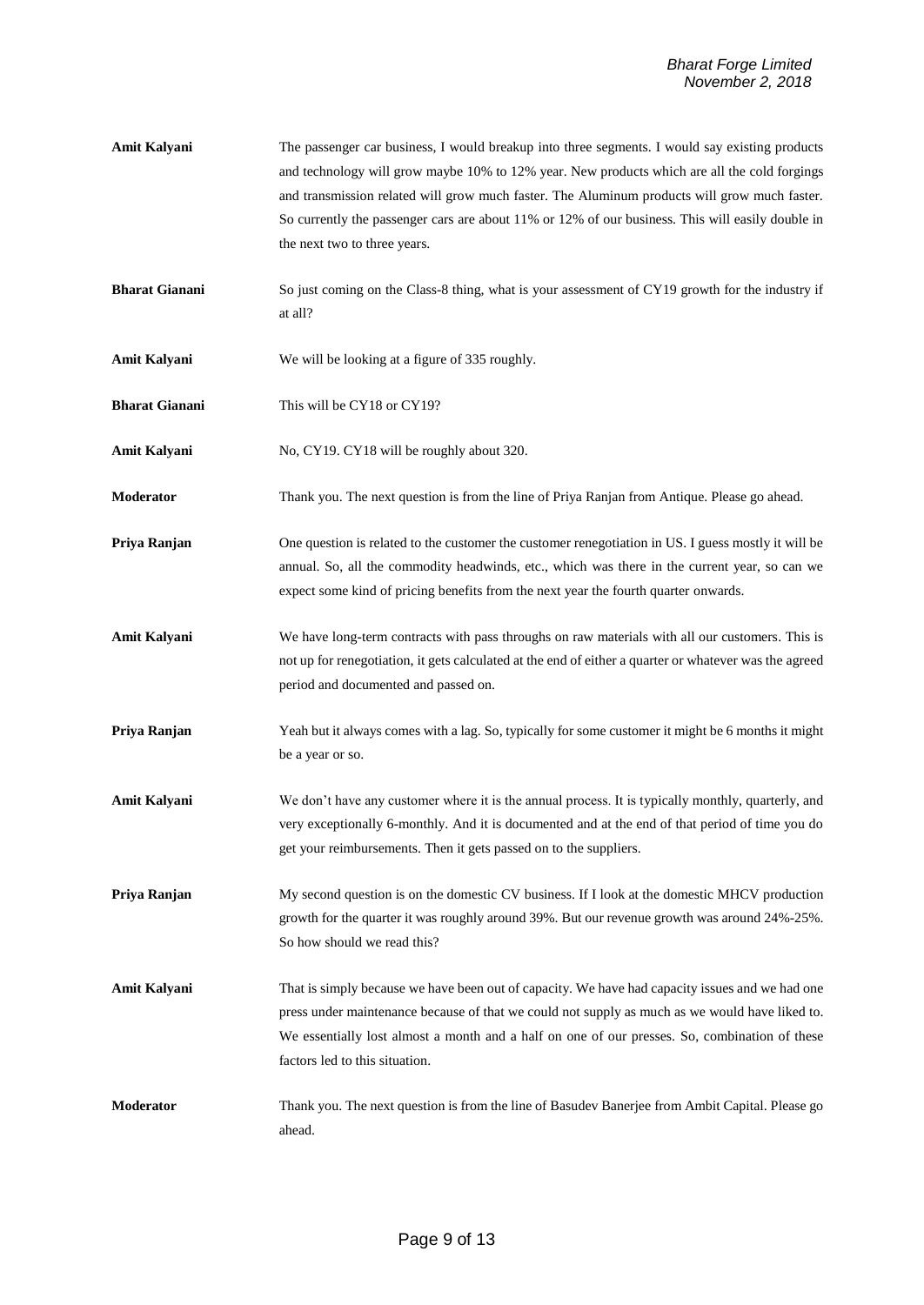- **Basudev Banerjee** I just wanted to understand that you had a very strong improvement in blended realization, how much of that was led by currency and how much of commodity passed through and how much mix?
- **Amit Kalyani** Currency has not given that much of a boost because our realization is about \$71. Whereas the underlying market was higher than that. It's been a combination of volume mix, productivity and pass through. Volume is the significant part.
- **Basudev Banerjee** And, how much was Oil and Gas business from US this quarter?
- **Amit Kalyani** It was about 230 crores.
- **Moderator** Thank you. The next question is from the line of Anupam G. from Stewart & Mackertich. Please go ahead.
- **Anupam G.** Sir my first question is, if you can give a margin wise guidance on which segment would be higher on the margin side, is it CV export or passenger export.
- **Amit Kalyani** We do not give guidance on segments. We will give a guidance on the company. And our margin guidance has always been between 28% and 30%.
- **Anupam G.** Okay sir, and the new thing that is aluminum forging that is ramping up, is it a replacement of your traditional forging items in the vehicles?
- Amit Kalyani No we never used to make these parts in the past.
- **Anupam G.** Okay so I am to believe that there would be aluminum forging items as well as your previous traditional forgings?
- **Amit Kalyani** Yes, absolutely.
- **Anupam G.** And sir, how do you see the commercial vehicle market in the domestic? Do you see that there will be a high pre-buying due to BS-VI or the proposed scrappage policy?
- **Amit Kalyani** See, right now the scrappage policy is not in place. Till 2020 March at least more like January or February there will be a very strong pre-buy. Pre-buy might continue till March but product of those vehicles will continue only till about January because they will have to switch over to producing Euro-VI after that.
- **Anupam G.** One accounting question. What would be your PAT and adjusted PAT. What would be the difference in that?
- **Amit Kalyani** That is the exchange loss.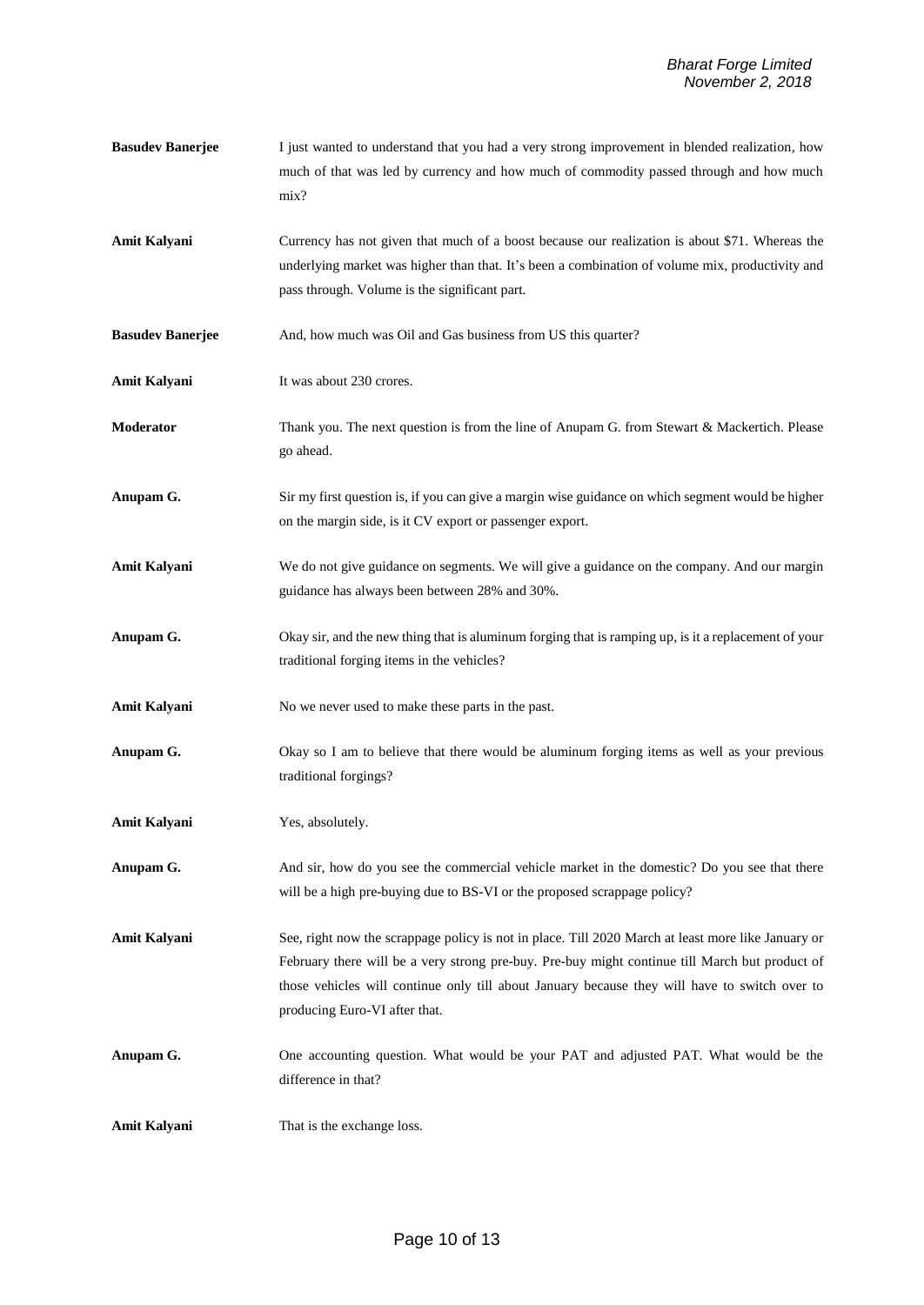- **Moderator** Thank you. The next question is from the line of Shyamsundar Sriram from Sundaram Mutual Fund. Please go ahead.
- **Shyamsundar Sriram** We had spoken about this Agri business as a very strong revenue driver, we had about I think I think 110 crores was the last FY18. We had also spoken about some new orders on the farm equipment side coming through. How is the current run rate there and what is the outlook here sir?
- **Amit Kalyani** So on the Agri side we are focusing on high-value products and not on commodity products, and that is the area where we have won substantial business and we expect that business will continue growing. And Agri right now was roughly about 45 crores for the quarter.
- **Shyamsundar Sriram** Sir and my second question is on this overseas business where you had spoken about WLTP norms impacting our business, we are also seeing a dip in the margins as well so if you can slightly help us explain?
- Amit Kalyani That is because of the aluminum business going down. The passenger car related business is going down and these were high-margin businesses. Traditionally, this is the weak quarter.
- **Shyamsundar Sriram** So, are these WLTP issues that impacted the European OEMs broadly behind us?
- **Amit Kalyani** That's not fully behind them. But you know what they have done is, they have focused on getting their high-volume cars pass through the WLTP norms and this will clear out by the end of the year.
- **Shyamsundar Sriram** And broadly over the next one year, how are your conversations with the OEMs coming up? Are they seeing some more flattish kind of a growth for them? What is our look here sir?
- **Amit Kalyani** Which market and which segment?
- **Shyamsundar Sriram** European markets sir.
- **Amit Kalyani** European markets, the passenger car vehicle business is pretty buoyant. And the commercial vehicle is flattish. That's how it normally is.
- **Moderator** Thank you. The next question is from the line of Priya Ranjan from Antique. Please go ahead.

**Priya Ranjan** Just one question on the India Industrial business. We have grown by around 38% YoY this quarter. So how much can we see it as organic and how much can we contribute to the new defense business which we are taking about?

- **Amit Kalyani** About 70% of the growth is from the defense and 30% is from the organic.
- **Priya Ranjan** Any thought on how the railway ordering or railway CAPEX, etc., is happening and what kind of sense you are getting for your products in railways.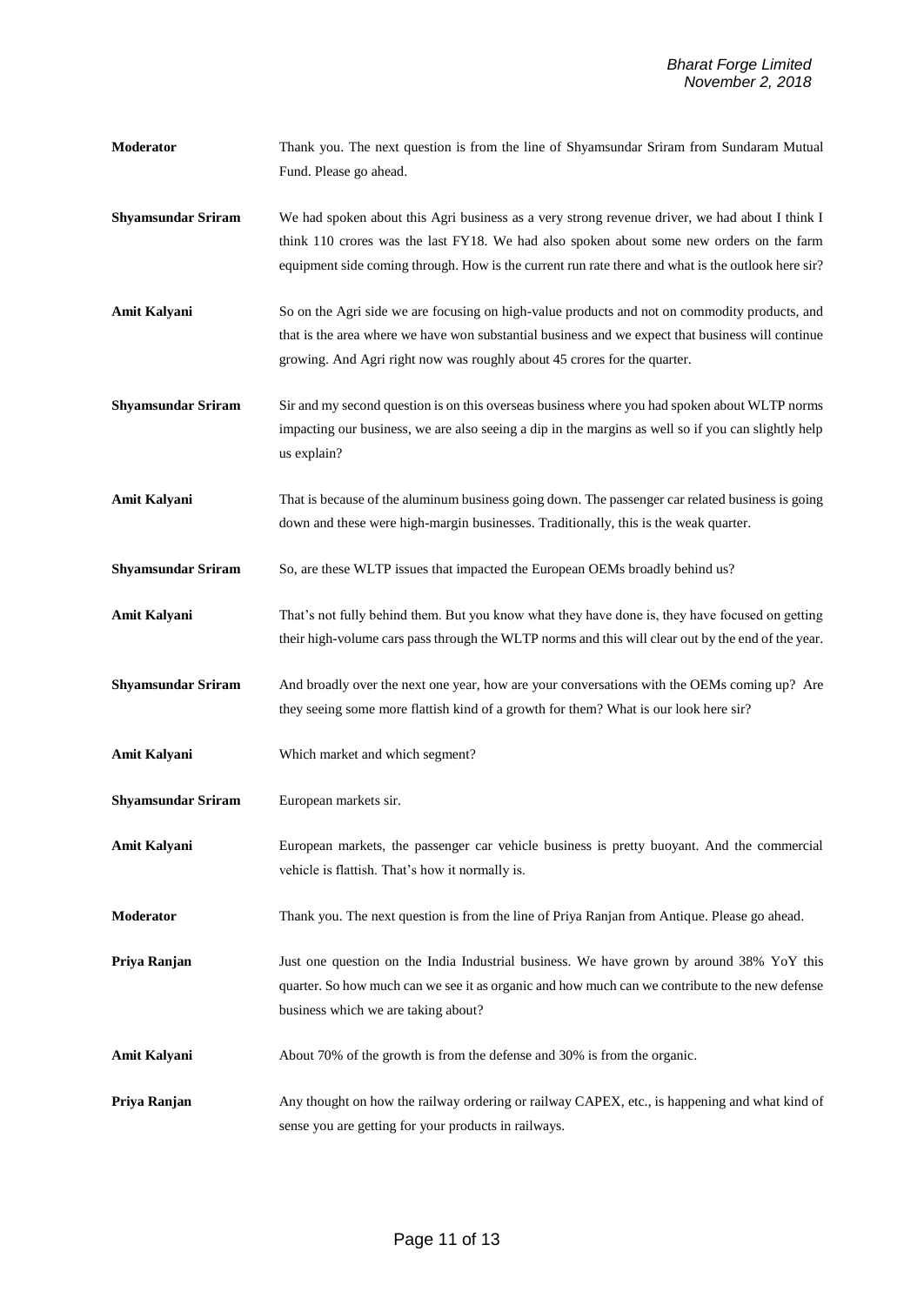- **Amit Kalyani** In railways, we have two different things happening. One is that on the diesel locomotives for the existing locomotives there is a requirement both for new build which are small but replacement and refurbishment which is very large. There is a very large part of locomotives which are in the country. The second is we see a lot of demand for high speed rolling stock components and systems for passenger rail which includes both electric locomotive as well as the bogies and coaches. So, there is a tremendous demand but it is for a different kind of products. So, we are developing these new products. Some of them we have already developed. And we expect that in the next two years once the ordering process starts and the big tenders come out, there should be a large opportunity.
- **Priya Ranjan** So typically these customers will be like Bombardier and all, not the Indian Railway per se?
- **Amit Kalyani** No it will be a combination. The Indian Railways will also be manufacturing some of the new generation products because they have assets and facilities, they are not going to keep them idle. But there will also be new players who come into the market.
- **Moderator** Thank you. The next question is from the line of Nishanth Vass from ICICI securities. Please go ahead.
- **Nishanth Vass** The first question is on Aluminum India PV business which you started, you specifically said about the chassis side. Can you throw some colors in terms of our understanding as to where do you see the opportunity coming through? I presume BS-VI will accelerate some of the OEM adoption on this side. In the next two to three years what kind of opportunity are you looking at?
- **Amit Kalyani** See there are multiple drivers for this. The immediate driver is that everybody wants to make their vehicles more safe and crash safety has become a big thing. And for crash safety you need to have the right components and the right weight distribution, right crash absorption and because of this there is an increase in weight reduction and light-weighting and aluminum parts. The second is from BS-VI onwards, they will be added weight of the emission system which will have to be offset by light-weighting which will add to the aluminum usage and then as hybrid vehicles and electric vehicles comes, you will have huge aluminum opportunity and carbon fiber composite opportunity because the weight of batteries for a typical passenger car ranges for anywhere between 350 kg to almost 500 kg and this is extra weight.
- **Nishanth Vass** Is it possible for you to put some possible revenue numbers to it, an aspirational number?

Amit Kalyani I can't put a revenue number to it because I am not presenting all those sectors. If I was then sky would be the limit and obviously the market has to mature to that limit

**Nishanth Vass** One related question, it is again more strategy in the sense you as a company have always been successfully diversifying into multiple new segments and businesses and as we are in the cusp of 2020 which as you also mentioned might have a large pre-buy on India commercial vehicle business and possibly Class-8 North America kind of possibly softening in CY20. Are you guys already looking at certain other opportunities in terms of further revenue diversification. Any new lines of businesses that you are further working upon?